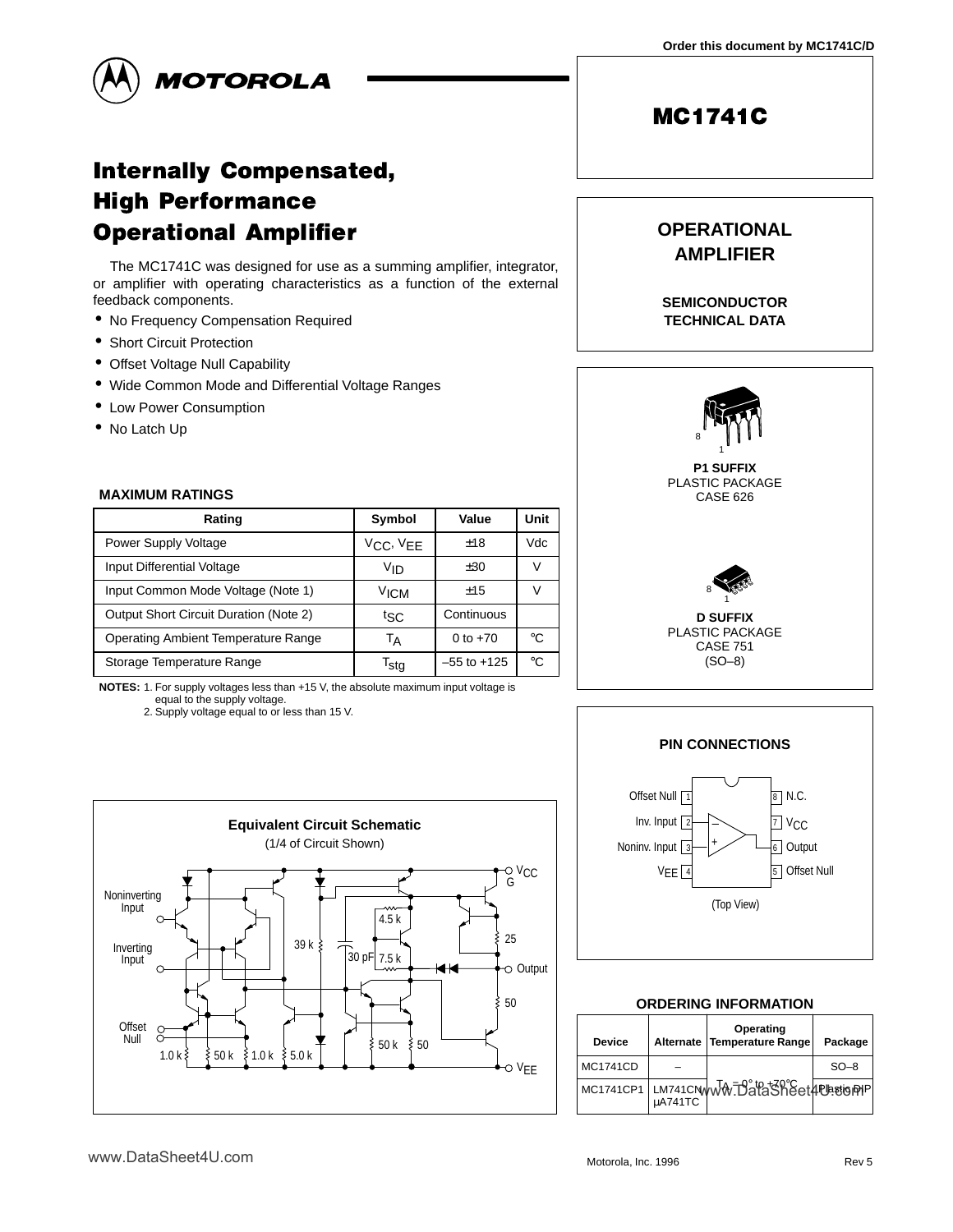| <b>Characteristic</b>                                                                                                                                                                                                                                                              | Symbol                                     | Min               | <b>Typ</b>               | <b>Max</b>               | Unit                    |
|------------------------------------------------------------------------------------------------------------------------------------------------------------------------------------------------------------------------------------------------------------------------------------|--------------------------------------------|-------------------|--------------------------|--------------------------|-------------------------|
| Input Offset Voltage ( $R_S \le 10$ k)                                                                                                                                                                                                                                             | <b>V<sub>IO</sub></b>                      |                   | 2.0                      | 6.0                      | mV                      |
| Input Offset Current                                                                                                                                                                                                                                                               | ŀιo                                        | -                 | 20                       | 200                      | nA                      |
| Input Bias Current                                                                                                                                                                                                                                                                 | ŀв                                         | -                 | 80                       | 500                      | nA                      |
| Input Resistance                                                                                                                                                                                                                                                                   | r <sub>i</sub>                             | 0.3               | 2.0                      | —                        | $M\Omega$               |
| Input Capacitance                                                                                                                                                                                                                                                                  | $C_i$                                      | -                 | 1.4                      | $\overline{\phantom{m}}$ | pF                      |
| Offset Voltage Adjustment Range                                                                                                                                                                                                                                                    | <b>VIOR</b>                                | -                 | ±15                      | -                        | mV                      |
| Common Mode Input Voltage Range                                                                                                                                                                                                                                                    | <b>VICR</b>                                | ±12               | ±13                      | -                        | $\vee$                  |
| Large Signal Voltage Gain ( $V_O = \pm 10$ V, R <sub>L</sub> $\geq$ 2.0 k)                                                                                                                                                                                                         | AVOL                                       | 20                | 200                      | —                        | V/mV                    |
| <b>Output Resistance</b>                                                                                                                                                                                                                                                           | $r_{\rm O}$                                | $\qquad \qquad -$ | 75                       | -                        | $\Omega$                |
| Common Mode Rejection ( $R_S \le 10$ k)                                                                                                                                                                                                                                            | <b>CMR</b>                                 | 70                | 90                       | $\overline{\phantom{m}}$ | dB                      |
| Supply Voltage Rejection ( $R_S \le 10$ k)                                                                                                                                                                                                                                         | <b>PSR</b>                                 | 75                | $\overline{\phantom{0}}$ | -                        | dB                      |
| <b>Output Voltage Swing</b><br>$(R1 \ge 10 k)$<br>$(R_L \ge 2.0 k)$                                                                                                                                                                                                                | V <sub>O</sub>                             | ±12<br>±10        | ±14<br>±13               |                          | $\vee$                  |
| <b>Output Short Circuit Current</b>                                                                                                                                                                                                                                                | <b>I</b> sc                                |                   | 20                       | -                        | mA                      |
| <b>Supply Current</b>                                                                                                                                                                                                                                                              | lD.                                        | -                 | 1.7                      | 2.8                      | mA                      |
| <b>Power Consumption</b>                                                                                                                                                                                                                                                           | $P_{\rm C}$                                | -                 | 50                       | 85                       | mW                      |
| Transient Response (Unity Gain, Noninverting)<br>$(V_1 = 20 \text{ mV}, R_2 \ge 2.0 \text{ k}, C_2 \le 100 \text{ pF})$ Rise Time<br>$(V_l = 20 \text{ mV}, R_l \geq 2.0 \text{ k}, C_l \leq 100 \text{ pF})$ Overshoot<br>$(V_1 = 10 V, R_2 \ge 2.0 k, C_2 \le 100 pF)$ Slew Rate | <sup>t</sup> TLH<br><b>OS</b><br><b>SR</b> |                   | 0.3<br>15<br>0.5         |                          | μs<br>$\%$<br>$V/\mu s$ |

**ELECTRICAL CHARACTERISTICS** ( $V_{CC}$  = +15 V,  $V_{EE}$  = -15 V,  $T_A$  = 25°C, unless otherwise noted.)

**ELECTRICAL CHARACTERISTICS** (V<sub>CC</sub> = +15 V, V<sub>EE</sub> = -15 V, T<sub>A</sub> = T<sub>low</sub> to T<sub>high</sub>, unless otherwise noted.)\*

| <b>Characteristic</b>                                          | <b>Symbol</b> | Min | <b>Typ</b> | Max | Unit          |
|----------------------------------------------------------------|---------------|-----|------------|-----|---------------|
| Input Offset Voltage ( $R_S \le 10 \text{ k}\Omega$ )          | VIO           |     |            | 7.5 | mV            |
| Input Offset Current ( $T_A = 0^\circ$ to +70 $^\circ$ C)      | ŀю            |     |            | 300 | nA            |
| Input Bias Current ( $T_A = 0^\circ$ to +70 $\circ$ C)         | ŀв            |     |            | 800 | nA            |
| Supply Voltage Rejection ( $R_S \le 10$ k)                     | <b>PSR</b>    | 75  |            | -   | dB            |
| Output Voltage Swing ( $R_1 \ge 2.0$ k)                        | Vo            | ±10 | ±13        |     | $\mathcal{U}$ |
| Large Signal Voltage Gain ( $R_L \ge 2.0$ k, $V_O = \pm 10$ V) | AVOL          | 15  |            |     | V/mV          |

 $*$  T<sub>low</sub> = 0°C T<sub>high</sub> = 70°C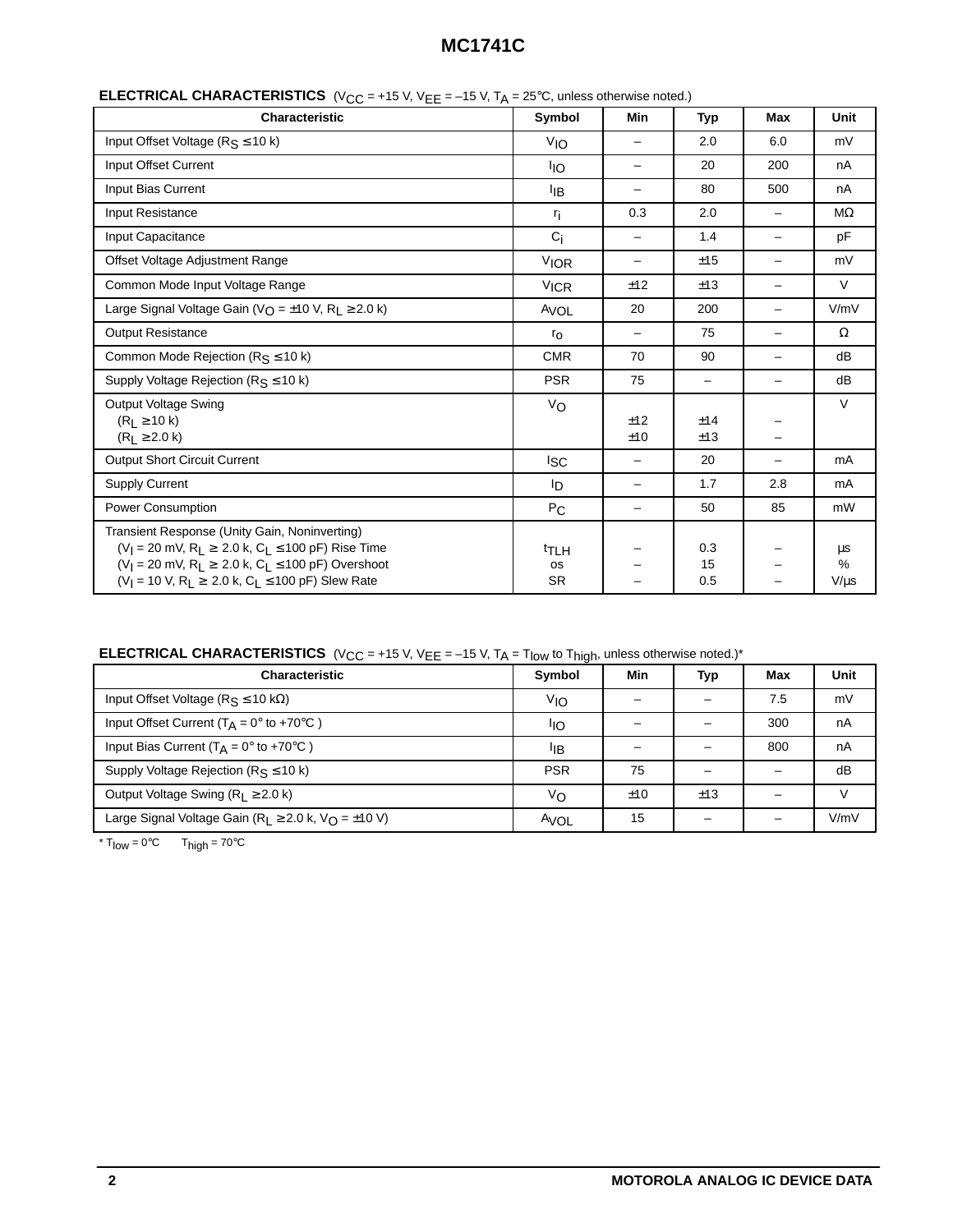

#### **Figure 5. Burst Noise Test Circuit**



Unlike conventional peak reading or RMS meters, this system was especially designed to provide the quick response time essential to burst (popcorn) noise testing.

The test time employed is 10 sec and the 20 mV peak limit refers to the operational amplifier input thus eliminating errors in the closed loop gain factor of the operational amplifier.

f, FREQUENCY (Hz)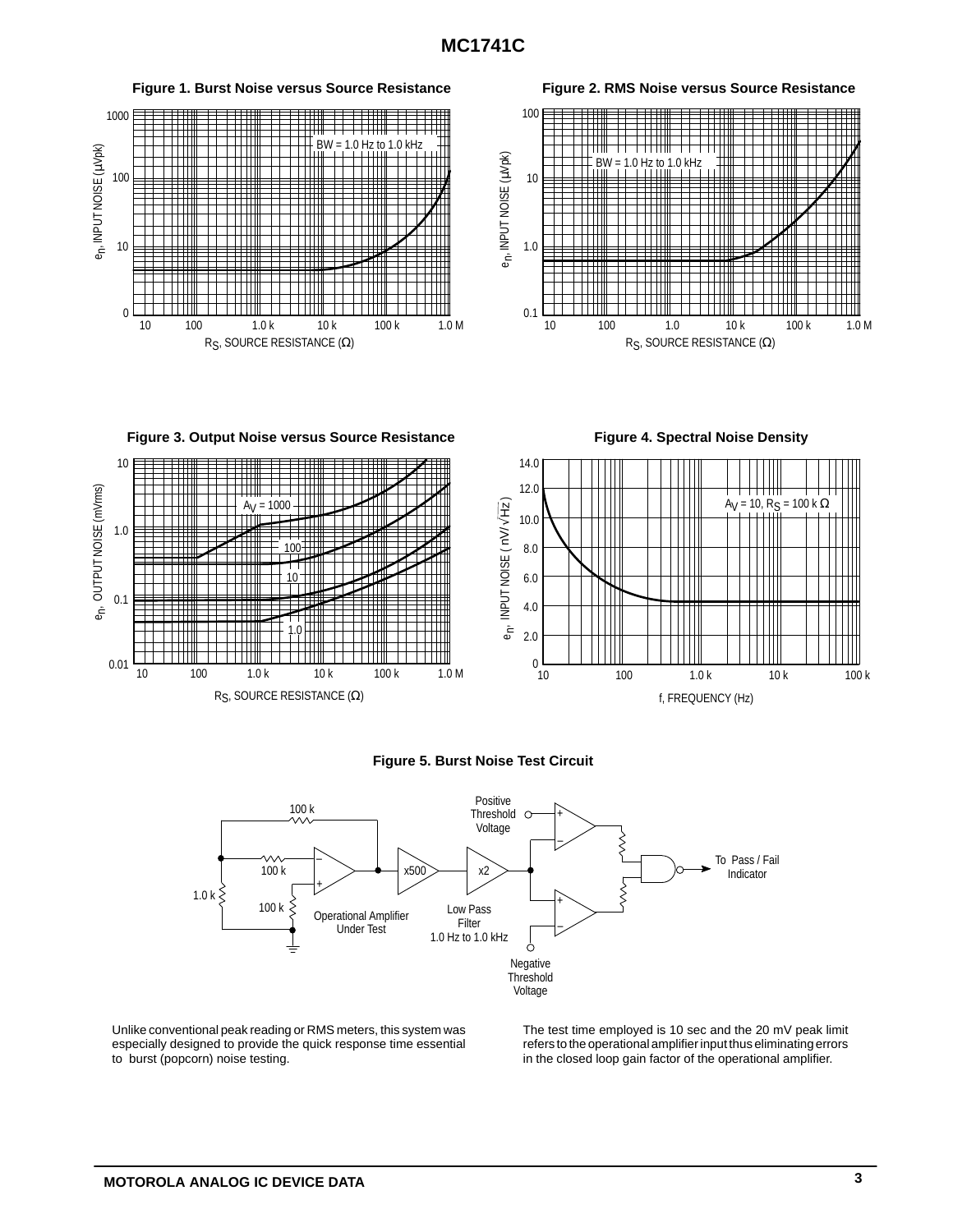

**versus Load Resistance** 15  $±15$  V Supplies 13 V<sub>O</sub>, OUTPUT VOLTAGE (V<sub>pp</sub>) VO, OUTPUT VOLTAGE (V<sub>PP</sub>) 11  $+12$ 9.0 7.0  $+9.0$ ┱ 5.0  $± 6.0$ 3.0 1.0 100 200 500 700 1.0 k 2.0 k 5.0 k 7.0 k 10 k RL, LOAD RESISTANCE (Ω)

**Figure 8. Positive Output Voltage Swing**





**Figure 10. Output Voltage Swing versus**

**Load Resistance (Single Supply Operation) Figure 11. Single Supply Inverting Amplifier**



**Figure 9. Negative Output Voltage Swing versus Load Resistance**

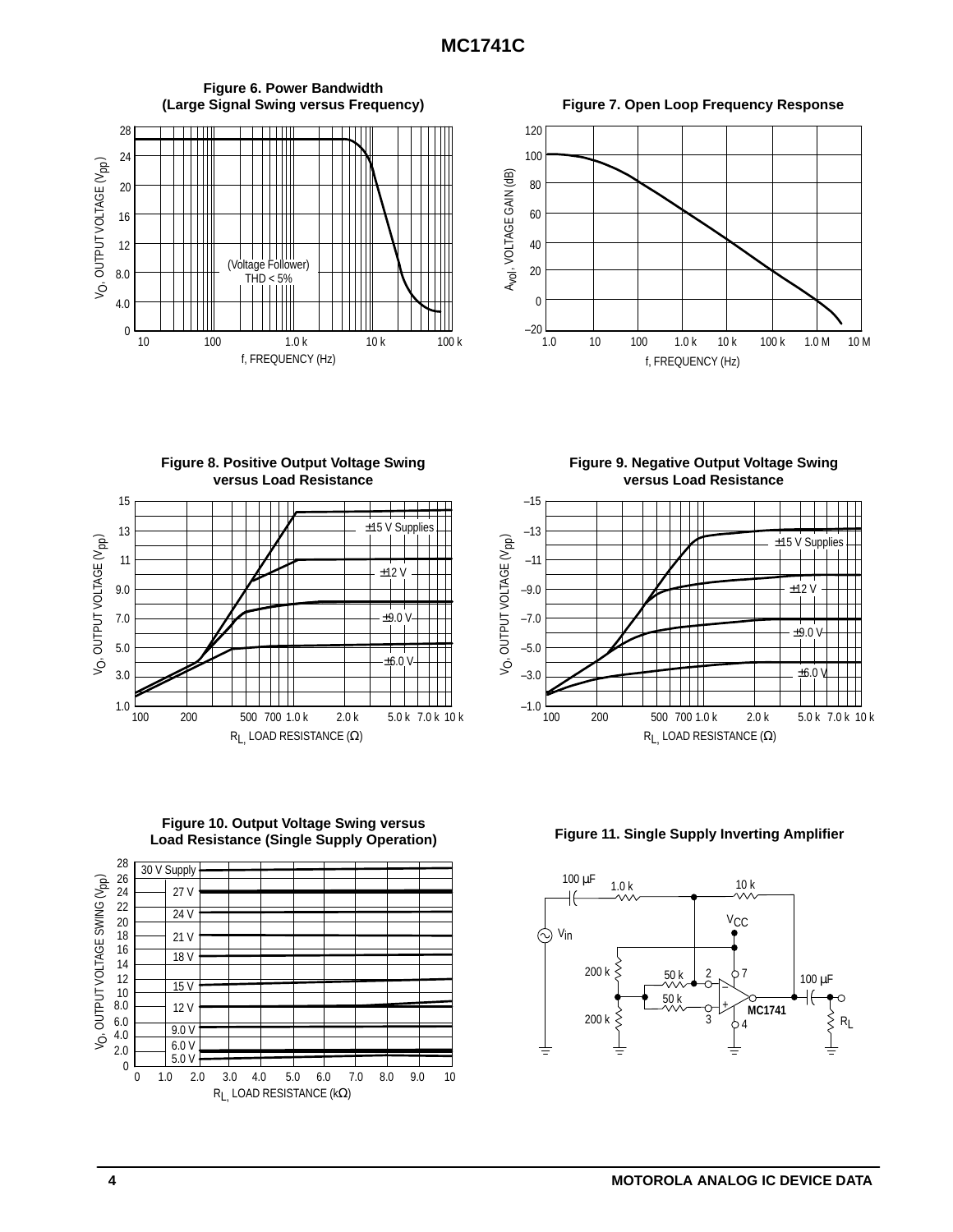

### **Figure 12. Noninverting Pulse Response**





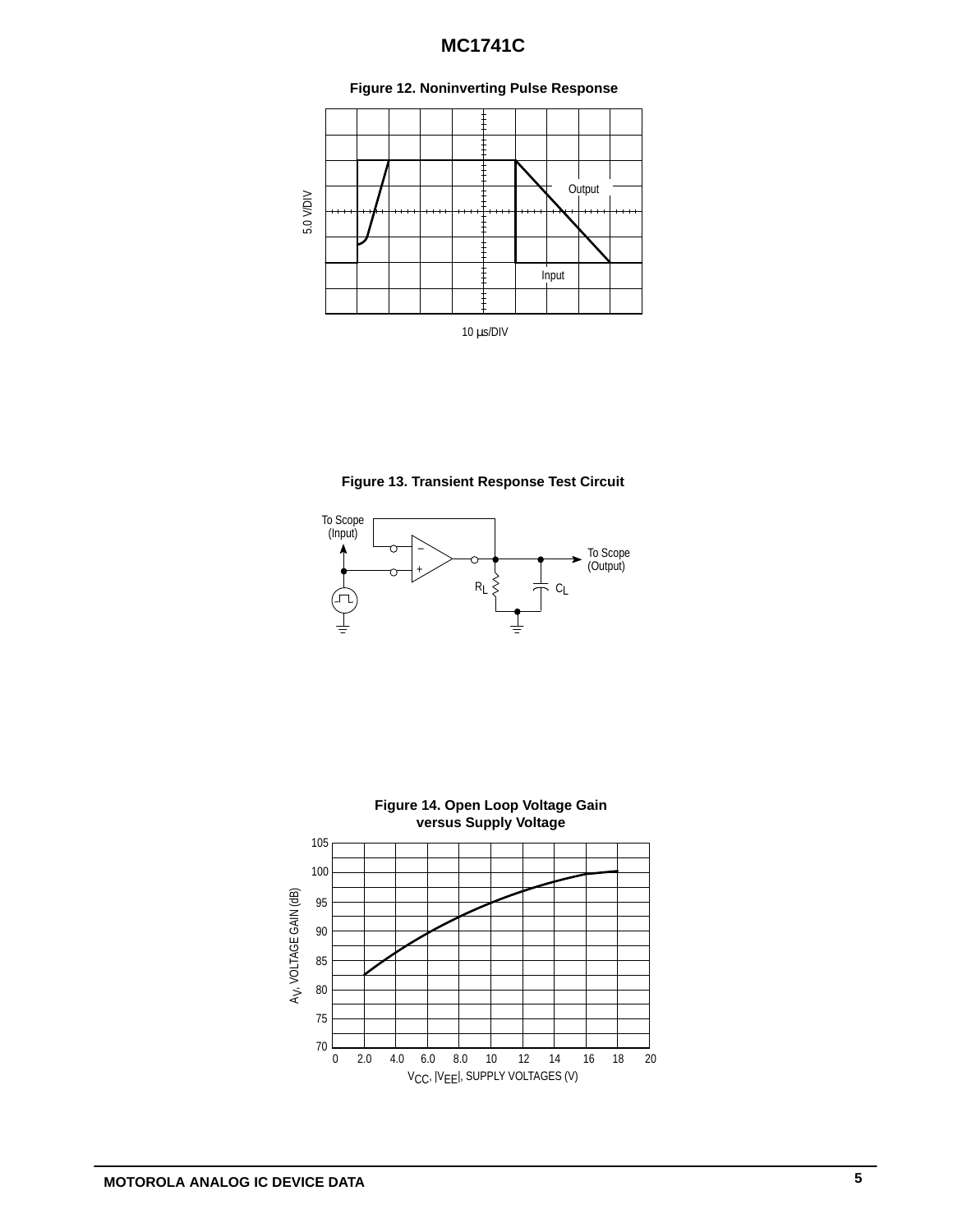### **OUTLINE DIMENSIONS**

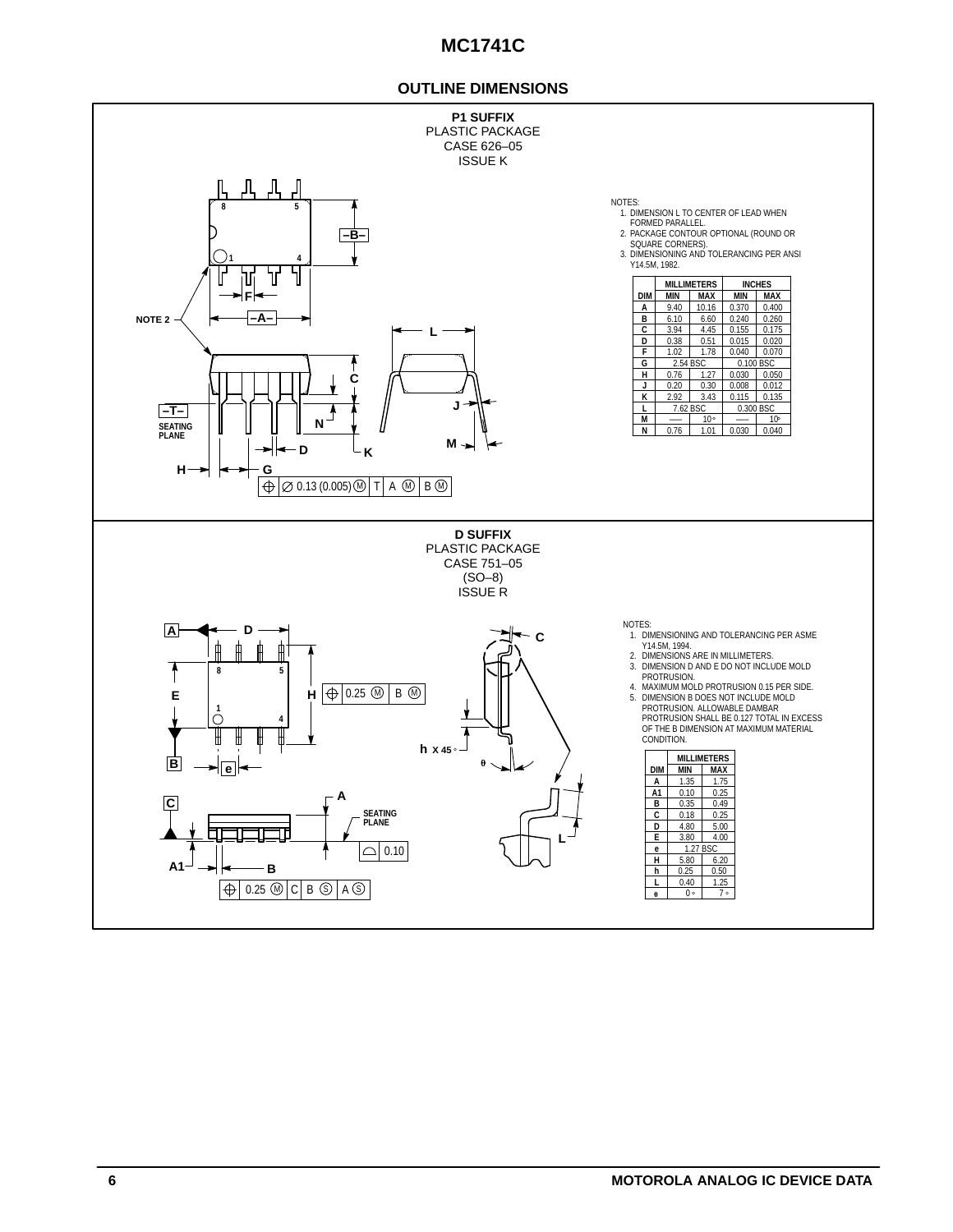Motorola reserves the right to make changes without further notice to any products herein. Motorola makes no warranty, representation or guarantee regarding the suitability of its products for any particular purpose, nor does Motorola assume any liability arising out of the application or use of any product or circuit, and specifically disclaims any and all liability, including without limitation consequential or incidental damages. "Typical" parameters which may be provided in Motorola data sheets and/or specifications can and do vary in different applications and actual performance may vary over time. All operating parameters, including "Typicals" must be validated for each customer application by customer's technical experts. Motorola does not convey any license under its patent rights nor the rights of others. Motorola products are not designed, intended, or authorized for use as components in systems intended for surgical implant into the body, or other applications intended to support or sustain life, or for any other application in which the failure of the Motorola product could create a situation where personal injury or death may occur. Should Buyer purchase or use Motorola products for any such unintended or unauthorized application, Buyer shall indemnify and hold Motorola and its officers, employees, subsidiaries, affiliates, and distributors harmless against all claims, costs, damages, and expenses, and reasonable attorney fees<br>arising out of, directly or indirectly, any claim of personal Motorola was negligent regarding the design or manufacture of the part. Motorola and  $( A )$  are registered trademarks of Motorola, Inc. Motorola, Inc. is an Equal Opportunity/Affirmative Action Employer.